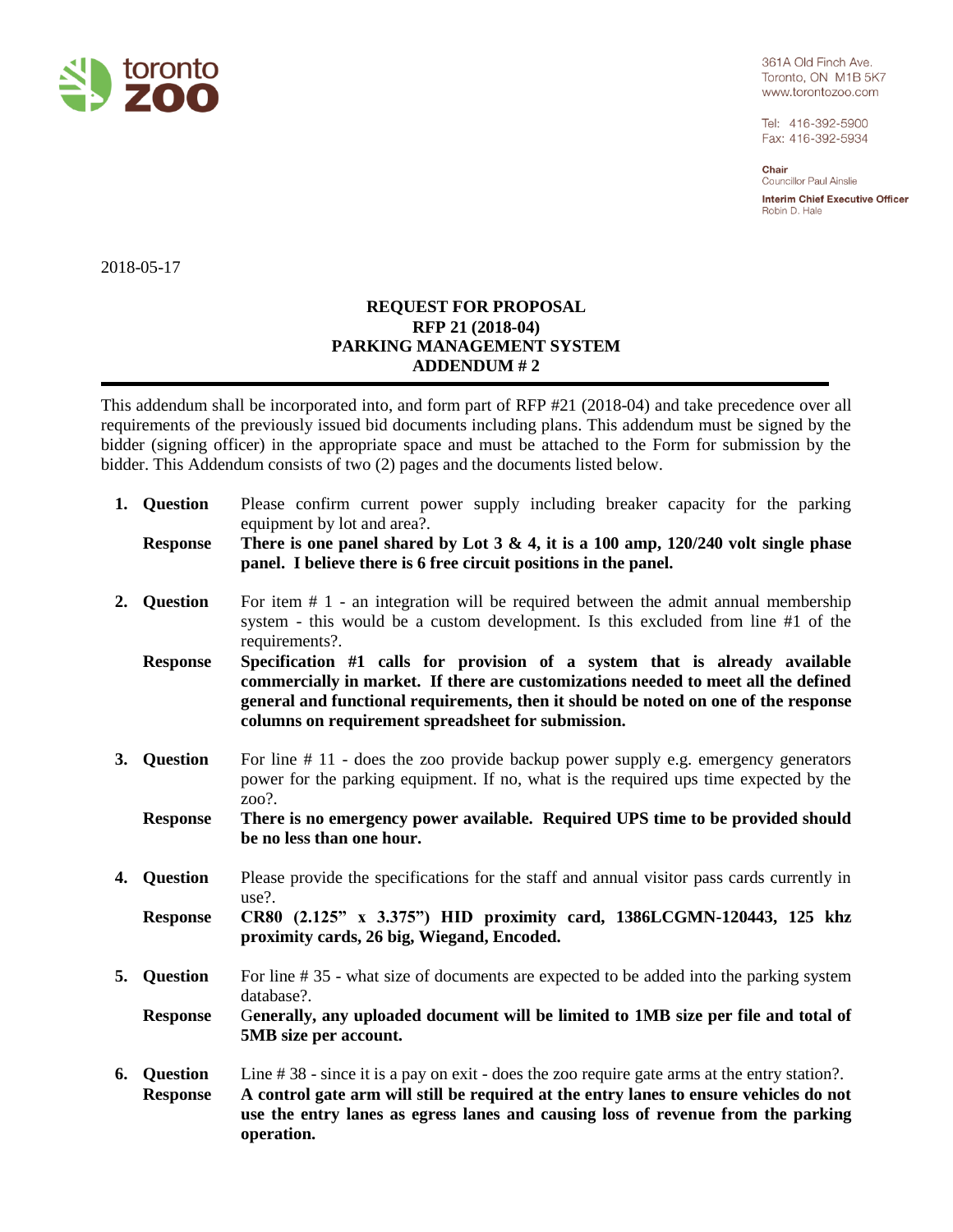toronto ZOO **RFP 21 (2018-04) PARKING MANAGEMENT SYSTEM** Page 2 of 4 **ADDENDUM #1**

- **7. Question** Can the existing metal gates be used to lock off the lots at night? **Response Metal gates will continue to be used to prevent vehicles from entering the lot at the end of the Zoo business day.**
- **8. Question** Line # 39a based on the presentation made no ticket should be dispensed on entry. Is the dispensing of a entry ticket a requirement?.
	- **Response This is a request for proposal for a parking management system. If an entry ticket is required as part of your proposal for the Zoo's parking solution, then all requirements will be considered to ensure full implementation of your parking management system proposal.**
- **9. Question** For line # 51 how many variable rates does the zoo anticipate to need?.
- **Response This requirement is included in the anticipation of a possible tiered parking system with varying rates from each parking lot. It is conceivable to have as many as four tiered parking rates based on current parking lot configuration.**
- **10. Question** Line # 77 are annual pass users limited to one exit per day or can they come and go as many times as they want per day. e.g. arrive in the morning, leave at lunch time and then return after child has finished their nap?.
	- **Response It is possible for staff and volunteers to enter/exit the parking lot repeatedly throughout the day – off site meeting attendance, going out for lunches/breaks, etc. It is also possible that members may enter/exit the parking multiple times during the day – dropping off children at morning program such as camps and returning to pick up children mid-day or end of day. The intent of this specification is to deter/eliminate any possible loss of revenue from parking operation by ensuring that annual pass users do not pass back parking passes for egress by other users.**
- **11. Question** For line # 93-96 assuming no entry terminals are required does this still apply?. **Response These are ideal metrics that we feel can help us in the day-to-day management of the parking operation and require that the proposed solution be able to meet these requirements. However, if there are additional costs required to deliver these specifications, then, it must be separately identified for consideration to include or not in the final installation.**
- **12. Question** Does the admits system have an api?. **Response NO. The Admits system uses a Microsoft SQL database. Data is moved in and out of tables via SQL Triggers and Stored Procedures. Import and Export functions are also available.**
- **13. Question** What fields are contained within the admits system database. **Response Question is too generic / non-specific. The Admits database contains over 150 tables and thousands of "fields" containing data.**
- **14. Question** Does the admits system contain all the required data fields as noted within the RFP?. **Response To my knowledge, Yes. I could confirm if someone were to provide a list of the "required" fields the question refers to. If a new field is deemed to be required, it can be quickly and easily added.**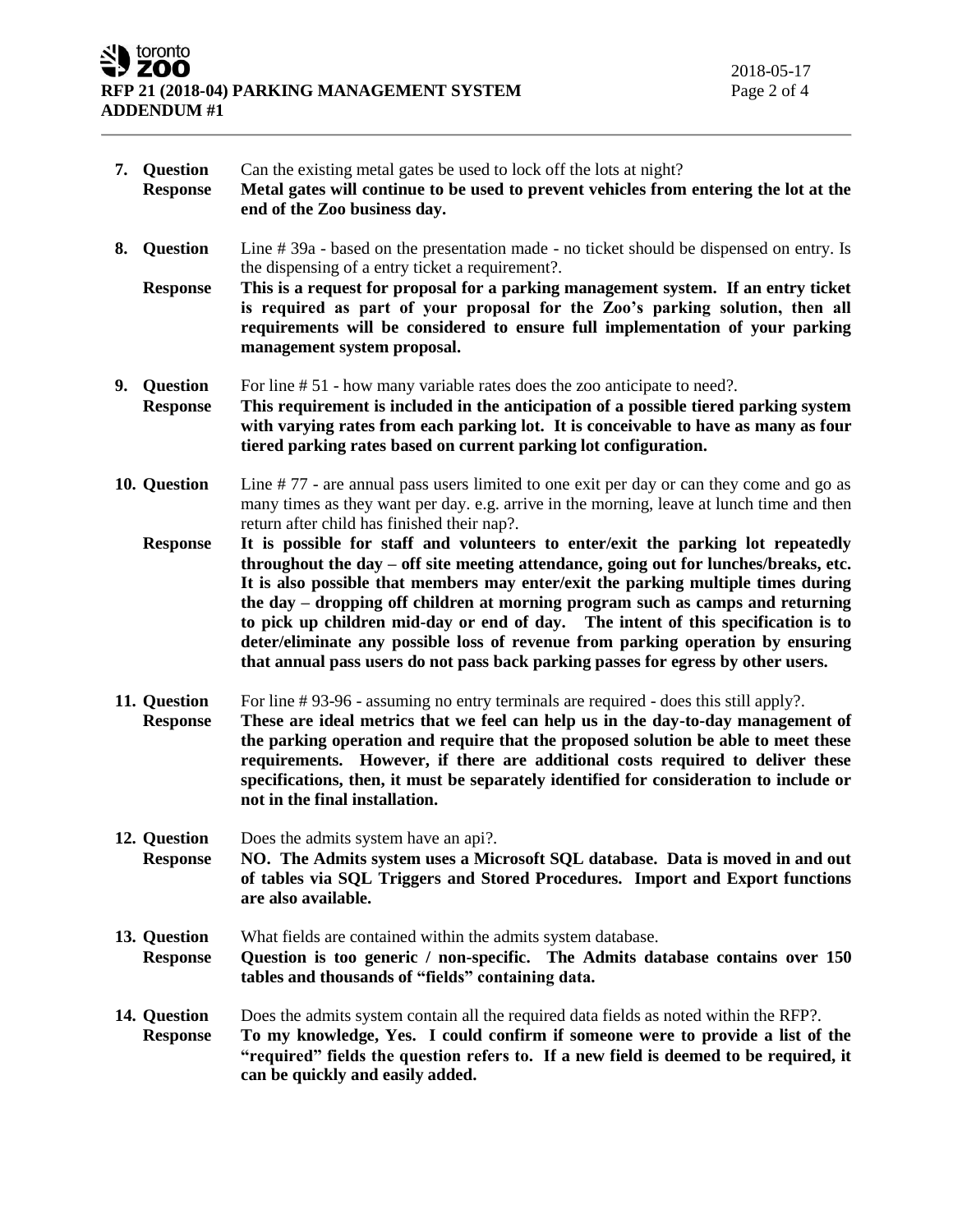## SU toronto **RFP 21 (2018-04) PARKING MANAGEMENT SYSTEM ADDENDUM #2**

 $\sim$ 

| 15. Question<br><b>Response</b> | What export formats are available from the admits system e.g. excel, text?.<br>Data can be exported to SQL tables, Excel, delimited .txt and .csv                                                                                                                                                                                                                                                                     |
|---------------------------------|-----------------------------------------------------------------------------------------------------------------------------------------------------------------------------------------------------------------------------------------------------------------------------------------------------------------------------------------------------------------------------------------------------------------------|
| 16. Question                    | Does the admits system have an automated export functionality e.g. at 2:00am, send x<br>file to Y FTP?.                                                                                                                                                                                                                                                                                                               |
| <b>Response</b>                 | Yes. Exports can be automated and scheduled.                                                                                                                                                                                                                                                                                                                                                                          |
| 17. Question                    | For employee passes - are they also entered into the admits system or is there a separate<br>system which contains their pass information?.                                                                                                                                                                                                                                                                           |
| <b>Response</b>                 | The Employee information / pass data is not currently maintained in the Admits<br>system.                                                                                                                                                                                                                                                                                                                             |
| 18. Question<br><b>Response</b> | If separate, what system is used and same questions posed for admits?.<br>The current Hartmann Control Corp (Protector II - Access Control System)<br>parking management system houses all the data for all seasonal pass holders -<br>members, staff and volunteers.                                                                                                                                                 |
| 19. Question                    | Does the Zoo IT department have any firewall rules which would prohibit the use of<br>FTP servers for automated file transfer?.                                                                                                                                                                                                                                                                                       |
| <b>Response</b>                 | Yes. The Toronto Zoo does implement firewall rules as does the City of Toronto<br>whose networks we use. The City of Toronto has its own specialized ftp file<br>transfer application for large file transfers and will not readily allow the use of<br>automated file transfer via ftp. Depending on the size of the files, transfer could<br>alternately be done using the Zoo standard outlook e-mail application. |
| 20. Question                    | Does the Zoo want to host the parking related software on ZOO IT infrastructure of does<br>the parking vendor need to provide the hardware to host the software?.                                                                                                                                                                                                                                                     |
| <b>Response</b>                 | It may be possible for the Zoo to host the parking application, but it would depend<br>on what operating system the application runs under and the anticipated amount of<br>storage required. Currently, most application servers at the Zoo run MS-Windows<br>Server 2012R2 patched to the latest levels. Please provide a quote for both with and<br>without the back-end server hardware.                          |
| 21. Question<br><b>Response</b> | Are there any IT restrictions imposed on third party software?.<br>The Toronto Zoo is on its own segmented network behind the City of Toronto<br>network security firewalls, which monitor, filter and limit traffic between Zoo<br>systems and the outside world. Internally, systems can communicate freely with<br>each other as long as proper permissions are configured.                                        |
| 22. Question                    | Is IT support available 24/7 in the event of Zoo infrastructure related issues impacting<br>parking equipment communication and operations?.                                                                                                                                                                                                                                                                          |
| <b>Response</b>                 | Toronto Zoo IT support is available during regular office hours, with actual IT<br>staff members present between $07:30 - 16:30$ hours. On call IT support is provided<br>on weekends and holidays between $09:00 - 17:00$ hours. In the case of emergencies,<br>the Zoo Site Control office has the contact numbers for all IT staff and will call and<br>have someone come in on a "as needed" basis.               |